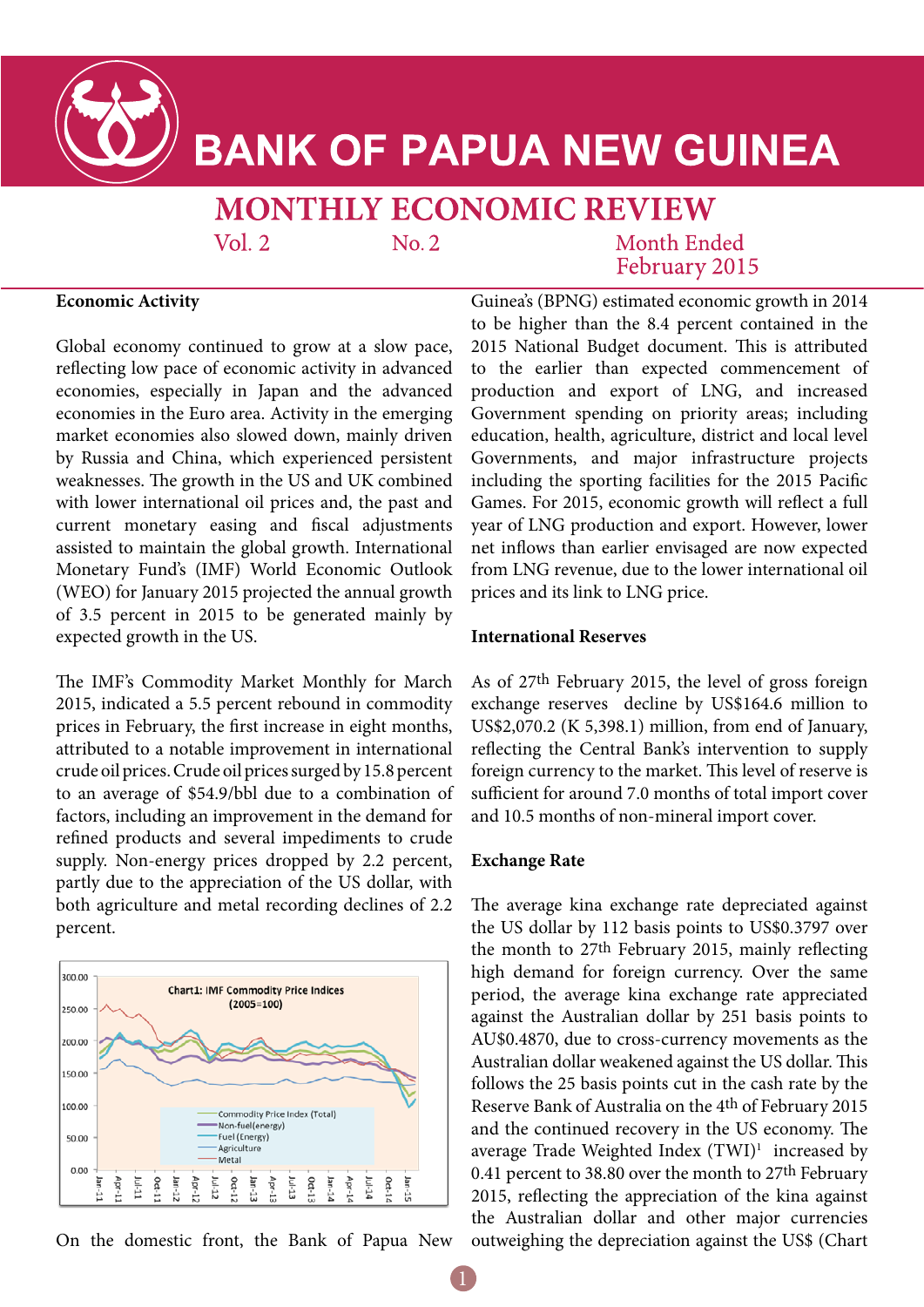

#### **Inflation**

Annual headline Consumer Price Index (CPI) for the December quarter of 2014 was 6.6 percent, compared to an increase of 2.9 percent in the corresponding period of 2013 (Chart 3a). This increase was mainly influenced by increases in the following expenditure groups, with 24.1 percent in the 'Health', 14.9 percent in the 'Housing', 9.2 percent in the 'Household equipment', 9.0 percent in the 'Clothing and Footwear', 7.4 percent in the 'Transport', 7.2 percent in the 'Miscellaneous', 6.5 percent in the 'Recreation' and 6.2 percent in the 'Food and non-alcoholic beverages' expenditure groups. The only decline in prices was recorded in the 'Communications' expenditure group by 5.5 percent. In 2014, annual headline CPI recorded progressive increases of 3.7 percent, 5.1 percent and 5.3 percent for March, June and September quarters, respectively. Underlying measures also increased with the annual trimmed-mean and exclusion-based measures recording 4.3 percent and 5.2 percent, respectively.



The annual headline Retail Price Index  $(RPI)^2$  for Port Moresby increased by 7.1 percent over the twelve months to February 2015, 3.1 percent lower than the January RPI. Annual RPI ex-seasonal and Annual RPI ex-seasonal and fuel recorded an increase of 3.2 percent and 5.5 percent, respectively reflecting increases

in the 'Drinks, Tobacco & Betelnut' by 13.4 percent and 'Food' expenditure groups by 8.8 percent (Chart 3b). These, more than offset the declines in the 'Rents, council charges fuel/power' expenditure group and



#### **Fiscal Operations**

Preliminary estimates of the fiscal operations of the National Government over the twelve months to December 2014 show an overall deficit of K2,815.2 million, compared to a deficit of K2,672.4 million in the corresponding period of 2013. This represents 7.1 percent of nominal GDP, reflecting higher expenditure. The budget deficit and net external repayment of K200.2 million was financed from domestic sources totalling K3,015.5 million. Priority spending out of the 2014 Supplementary Budget has contributed to the increase in expenditure in 2014.

Total revenue, including foreign grants, was K10,379.2 million in 2014, 5.6 percent higher than receipts collected in the corresponding period of 2013. This represents 82.1 percent of the revised budgeted revenue for 2014. The increase in revenue is primarily due to higher non-tax receipts and foreign grants. Total expenditure in 2014 was K13,194.4 million, 5.5 percent higher than in the corresponding period of 2013 and represents 87.5 percent of the revised budget appropriation for 2014. This outcome represents higher recurrent and development expenditures.

#### **Domestic Interest Rates & Monetary Aggregates**

Over the month to 27th February 2015, the 28-day Central Bank Bill (CBB) rate declined marginally from 1.79 to 1.78 per cent whilst the 63 and 91 day rates remained unchanged at 2.70 and 2.84 per cent, respectively. At the Treasury bill auction, the 182-day rate was unchanged at 4.63 percent, while the 364-day rate decreased to 7.37 percent from 7.38 percent. Over the same period, the weighted average interest

<sup>&</sup>lt;sup>1</sup>The Trade Weighted Index (TWI) measures the value of the kina against a basket of currencies of PNG's major trading partners.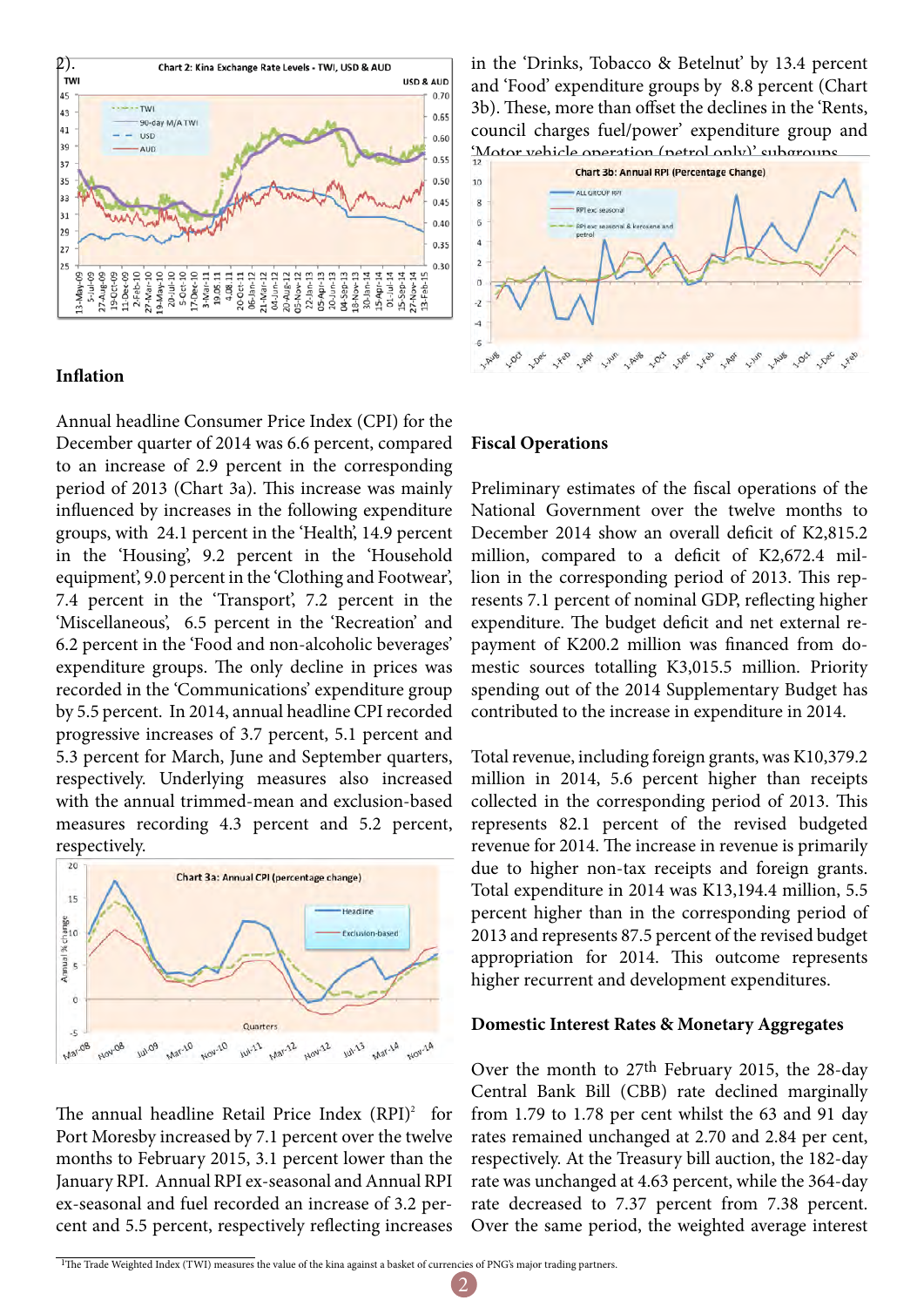rates on wholesale deposits above K500,000 were mixed. The 30 and 180-day rates fell to 0.92 percent and 1.44 percent from 1.16 percent and 2.45 percent respectively, while the rate for 90-day term increased to 1.68 percent from 1.63 percent. The 60-day rate remained unchanged at 1.25 percent. The KFR was maintained at 6.25 percent in February 2015, with the trading margins for the Repos remaining at 100 basis points from the KFR (Chart 4). The Cash Reserve Requirement (CRR) was kept at 10.0 percent. The Central Bank continued to use the weekly Open Market Operations (OMO) to manage liquidity during the month. The Government's issuance of new Treasury bills and Inscribed stock supported the Bank's effort in diffusing excess liquidity in the banking system.



Broad money supply increased by 6.5 percent in January 2015, compared to an increase of 9.7 percent in the corresponding period of 2014 (Chart 5). This was driven by increases in private sector credit and net claims on the Government, which outweighed the decline in net foreign assets. Monetary base grew significantly by 32.8 percent in January 2015, compared to an increase of 4.0 percent recorded in the corresponding period of 2014. This was due to increases in deposits of commercial banks at the Central Bank and currency in circulation. Commercial bank lending extended to public non-financial corporations, other financial corporations and other resident sectors increased by K41.5 million to K10,864.5 million between December 2014 and weekending 20th February 2015. This mainly reflected net advances (mainly overdrafts) to the construction, retail, petroleum, wholesale, manufacturing, and other business sectors. Over the year to 20th February 2015, average lending by commercial banks increased by 15.4 percent to K10,029.3 million. The commercial bank deposits declined by K30.0 million to K19,270.4 million between December 2014 and week-ending 20th February 2015, reflecting net withdrawals by the Government, wholesale, manufacturing, finance, mining, and other business sectors. Over the year to 20th February 2015, average deposits increased by 3.6 percent to K18,870.8 million.



#### **Monetary Policy**

Annual headline Inflation increased progressively each quarter in 2014, ending the year at 6.6 percent in the December quarter. This outcome is still within the Bank's projection for 2014, and is considered manageable in light of the economic growth. RPI for February 2015 recorded a lower increase, compared to the previous month. The Bank also considered the developments in exchange rates and international commodity market. It cautiously maintained the policy signalling rate, the Kina Facility Rate at 6.25 percent for the month of February 2015.

<sup>1</sup>The RPI only covers Port Moresby and so it may not be comparable to the overall CPI movements.

3